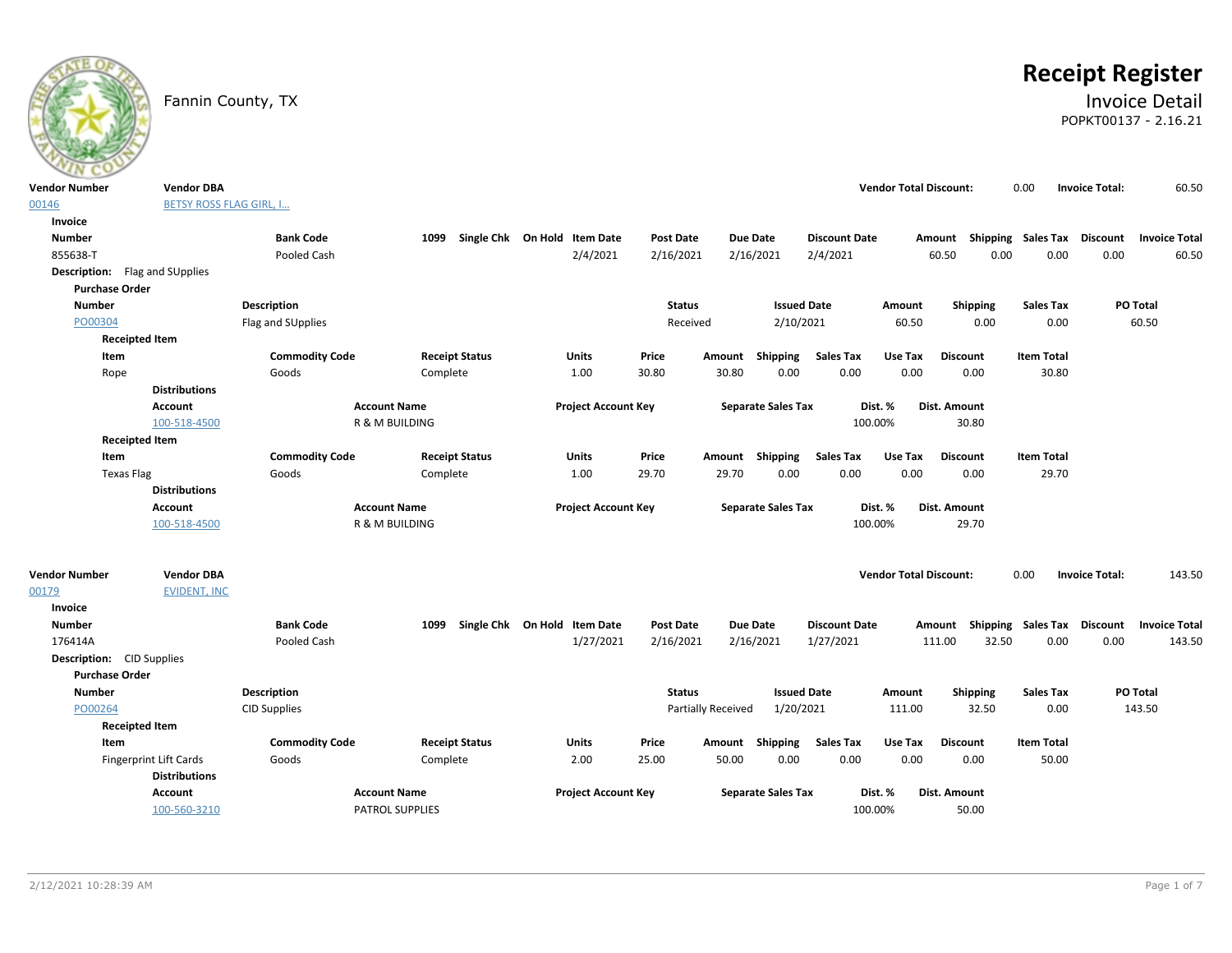| <b>Receipted Item</b>                                                                                                                                                             |                                         |
|-----------------------------------------------------------------------------------------------------------------------------------------------------------------------------------|-----------------------------------------|
| <b>Commodity Code</b><br><b>Receipt Status</b><br>Price<br>Amount Shipping<br><b>Sales Tax</b><br>Use Tax<br><b>Item Total</b><br>Item<br><b>Units</b><br><b>Discount</b>         |                                         |
| 30.00<br>30.00<br>0.00<br>0.00<br>0.00<br>0.00<br>30.00<br>Large evidence bags<br>Goods<br>Complete<br>1.00                                                                       |                                         |
| <b>Distributions</b>                                                                                                                                                              |                                         |
| <b>Account Name</b><br><b>Project Account Key</b><br><b>Separate Sales Tax</b><br><b>Account</b><br>Dist. %<br>Dist. Amount                                                       |                                         |
| 100-560-3210<br>PATROL SUPPLIES<br>100.00%<br>30.00                                                                                                                               |                                         |
| <b>Receipted Item</b>                                                                                                                                                             |                                         |
| Item<br><b>Commodity Code</b><br><b>Receipt Status</b><br><b>Units</b><br>Price<br>Shipping<br><b>Sales Tax</b><br>Use Tax<br><b>Discount</b><br><b>Item Total</b><br>Amount      |                                         |
| 0.00<br>1.00<br>12.00<br>12.00<br>32.50<br>0.00<br>0.00<br>44.50<br><b>Plastic Bags</b><br>Goods<br>Complete                                                                      |                                         |
| <b>Distributions</b>                                                                                                                                                              |                                         |
| <b>Project Account Key</b><br><b>Separate Sales Tax</b><br>Dist. %<br><b>Account</b><br><b>Account Name</b><br>Dist. Amount                                                       |                                         |
| 100-560-3210<br>100.00%<br><b>PATROL SUPPLIES</b><br>44.50                                                                                                                        |                                         |
| <b>Receipted Item</b>                                                                                                                                                             |                                         |
| <b>Commodity Code</b><br>Amount Shipping<br><b>Sales Tax</b><br>Item<br><b>Receipt Status</b><br>Units<br>Price<br>Use Tax<br><b>Discount</b><br><b>Item Total</b>                |                                         |
| 0.00<br>0.00<br>0.00<br>Small evidence bags<br>Goods<br>Complete<br>1.00<br>19.00<br>19.00<br>0.00<br>19.00                                                                       |                                         |
| <b>Distributions</b>                                                                                                                                                              |                                         |
| <b>Project Account Key</b><br>Account<br><b>Account Name</b><br><b>Separate Sales Tax</b><br>Dist. %<br>Dist. Amount                                                              |                                         |
| 100-560-3210<br>100.00%<br><b>PATROL SUPPLIES</b><br>19.00                                                                                                                        |                                         |
|                                                                                                                                                                                   |                                         |
| <b>Vendor Number</b><br><b>Vendor DBA</b><br><b>Vendor Total Discount:</b><br>0.00                                                                                                | 473.06<br><b>Invoice Total:</b>         |
| <b>OFFICE DEPOT</b><br>00216                                                                                                                                                      |                                         |
| Invoice                                                                                                                                                                           |                                         |
| <b>Number</b><br><b>Bank Code</b><br>1099<br>Single Chk On Hold Item Date<br><b>Post Date</b><br><b>Due Date</b><br><b>Discount Date</b><br>Shipping Sales Tax Discount<br>Amount | <b>Invoice Total</b>                    |
| 0.00<br>0.00<br>151429005001<br>Pooled Cash<br>2/4/2021<br>2/16/2021<br>2/16/2021<br>2/4/2021<br>65.99                                                                            | 0.00<br>65.99                           |
| Description: Envelopes                                                                                                                                                            |                                         |
| <b>Purchase Order</b>                                                                                                                                                             |                                         |
| <b>Number</b><br>Description<br><b>Status</b><br><b>Issued Date</b><br><b>Sales Tax</b><br>Amount<br><b>Shipping</b>                                                              | PO Total                                |
| 1/28/2021<br>65.99<br>PO00286<br>Received<br>0.00<br>0.00<br>Envelopes                                                                                                            | 65.99                                   |
| <b>Receipted Item</b>                                                                                                                                                             |                                         |
| Price<br><b>Sales Tax</b><br>Use Tax<br>Item<br><b>Commodity Code</b><br><b>Receipt Status</b><br><b>Units</b><br>Amount Shipping<br><b>Discount</b><br><b>Item Total</b>         |                                         |
| 1.00<br>65.99<br>65.99<br>0.00<br>0.00<br>0.00<br>0.00<br>65.99<br>Double WIndow Envelopes<br>Goods<br>Complete                                                                   |                                         |
| <b>Distributions</b>                                                                                                                                                              |                                         |
| <b>Account Name</b><br><b>Project Account Key</b><br><b>Separate Sales Tax</b><br>Dist. %<br>Dist. Amount<br><b>Account</b>                                                       |                                         |
| 100-510-3100<br><b>OFFICE SUPPLIES</b><br>100.00%<br>65.99                                                                                                                        |                                         |
| Invoice                                                                                                                                                                           |                                         |
| <b>Number</b><br><b>Bank Code</b><br>1099<br>Single Chk On Hold Item Date<br><b>Post Date</b><br><b>Due Date</b><br><b>Discount Date</b><br>Shipping Sales Tax<br>Amount          | <b>Discount</b><br><b>Invoice Total</b> |
| 1/28/2021<br>Pooled Cash<br>2/16/2021<br>2/16/2021<br>1/28/2021<br>16.58<br>0.00<br>0.00<br>152182992002                                                                          | 0.00<br>16.58                           |
| Description: Office SUppies                                                                                                                                                       |                                         |
|                                                                                                                                                                                   |                                         |
| <b>Purchase Order</b>                                                                                                                                                             |                                         |
| <b>Number</b><br><b>Description</b><br><b>Issued Date</b><br><b>Status</b><br>Amount<br><b>Shipping</b><br><b>Sales Tax</b>                                                       | PO Total                                |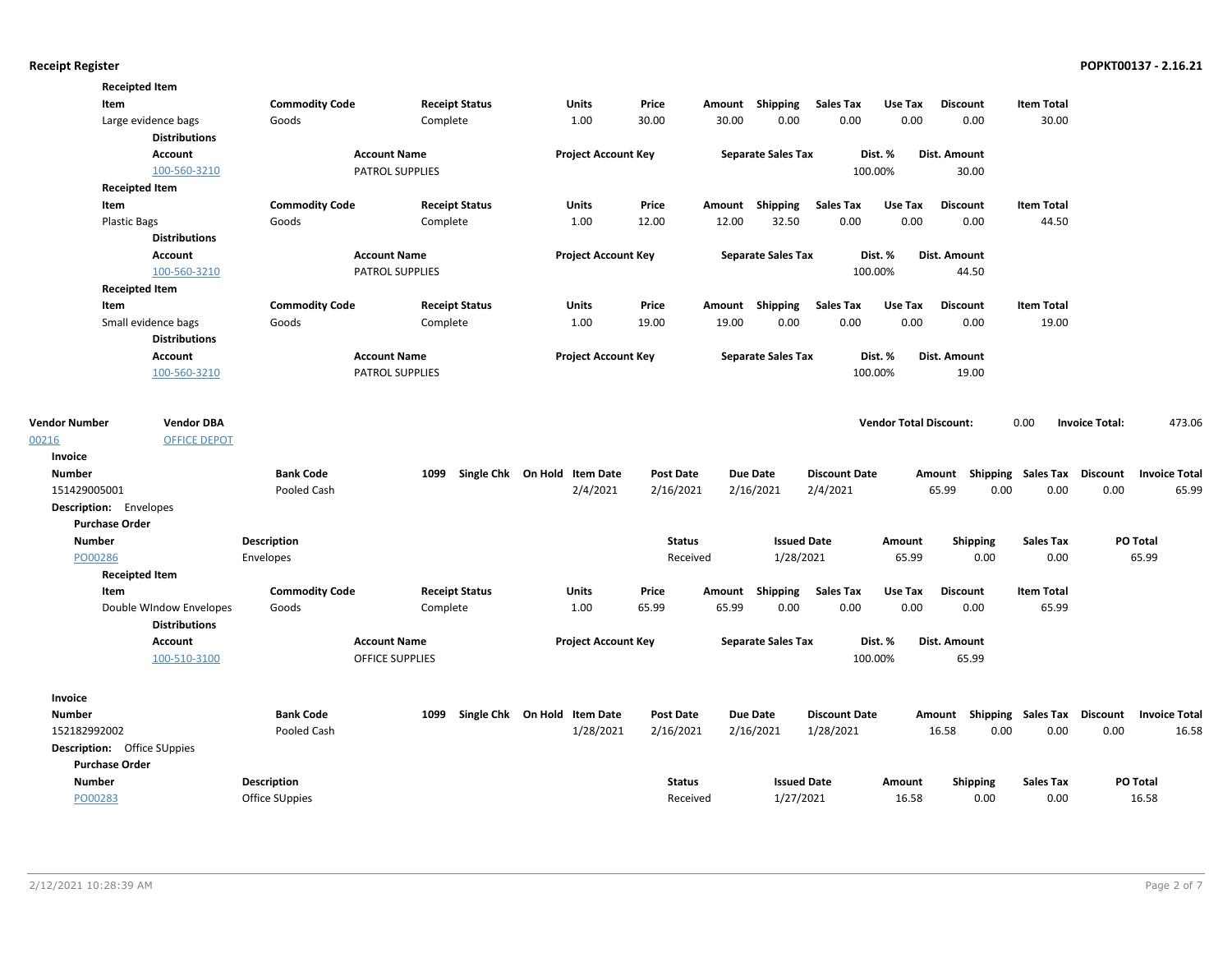| <b>Receipted Item</b>               |                        |                        |                              |                  |                 |                           |                      |         |                           |                   |                                         |
|-------------------------------------|------------------------|------------------------|------------------------------|------------------|-----------------|---------------------------|----------------------|---------|---------------------------|-------------------|-----------------------------------------|
| Item                                | <b>Commodity Code</b>  | <b>Receipt Status</b>  | <b>Units</b>                 | Price            | Amount          | <b>Shipping</b>           | <b>Sales Tax</b>     | Use Tax | <b>Discount</b>           | <b>Item Total</b> |                                         |
| Notebooks                           | Goods                  | Complete               | 2.00                         | 8.29             | 16.58           | 0.00                      | 0.00                 | 0.00    | 0.00                      | 16.58             |                                         |
| <b>Distributions</b>                |                        |                        |                              |                  |                 |                           |                      |         |                           |                   |                                         |
| <b>Account</b>                      | <b>Account Name</b>    |                        | <b>Project Account Key</b>   |                  |                 | <b>Separate Sales Tax</b> |                      | Dist. % | Dist. Amount              |                   |                                         |
| 100-450-3100                        |                        | <b>OFFICE SUPPLIES</b> |                              |                  |                 |                           | 100.00%              |         | 16.58                     |                   |                                         |
| Invoice                             |                        |                        |                              |                  |                 |                           |                      |         |                           |                   |                                         |
| Number                              | <b>Bank Code</b>       | 1099                   | Single Chk On Hold Item Date | <b>Post Date</b> | <b>Due Date</b> |                           | <b>Discount Date</b> |         | Amount Shipping           | Sales Tax         | <b>Discount</b><br><b>Invoice Total</b> |
| 153231084001                        | Pooled Cash            |                        | 1/26/2021                    | 2/16/2021        |                 | 2/16/2021                 | 1/26/2021            |         | 179.75<br>0.00            | 0.00              | 0.00<br>179.75                          |
| <b>Description:</b> Office Supplies |                        |                        |                              |                  |                 |                           |                      |         |                           |                   |                                         |
| <b>Purchase Order</b>               |                        |                        |                              |                  |                 |                           |                      |         |                           |                   |                                         |
| <b>Number</b>                       | <b>Description</b>     |                        |                              | <b>Status</b>    |                 | <b>Issued Date</b>        |                      | Amount  | <b>Shipping</b>           | <b>Sales Tax</b>  | PO Total                                |
| PO00273                             | <b>Office Supplies</b> |                        |                              | Received         |                 | 1/22/2021                 |                      | 140.85  | 0.00                      | 0.00              | 140.85                                  |
| <b>Receipted Item</b>               |                        |                        |                              |                  |                 |                           |                      |         |                           |                   |                                         |
| Item                                | <b>Commodity Code</b>  | <b>Receipt Status</b>  | Units                        | Price            | Amount Shipping |                           | <b>Sales Tax</b>     | Use Tax | <b>Discount</b>           | <b>Item Total</b> |                                         |
| Banker Boxes - Cases of 12          | Goods                  | Complete               | 5.00                         | 28.17            | 140.85          | 0.00                      | 0.00                 | 0.00    | 0.00                      | 140.85            |                                         |
| <b>Distributions</b>                |                        |                        |                              |                  |                 |                           |                      |         |                           |                   |                                         |
| Account                             | <b>Account Name</b>    |                        | <b>Project Account Key</b>   |                  |                 | <b>Separate Sales Tax</b> |                      | Dist. % | Dist. Amount              |                   |                                         |
| 190-450-3100                        |                        | <b>OFFICE SUPPLIES</b> |                              |                  |                 |                           | 100.00%              |         | 140.85                    |                   |                                         |
| <b>Purchase Order</b>               |                        |                        |                              |                  |                 |                           |                      |         |                           |                   |                                         |
| <b>Number</b>                       | Description            |                        |                              | <b>Status</b>    |                 | <b>Issued Date</b>        |                      | Amount  | <b>Shipping</b>           | <b>Sales Tax</b>  | PO Total                                |
| PO00274                             | Envelopes              |                        |                              | Received         |                 | 1/22/2021                 |                      | 38.90   | 0.00                      | 0.00              | 38.90                                   |
| <b>Receipted Item</b>               |                        |                        |                              |                  |                 |                           |                      |         |                           |                   |                                         |
| Item                                | <b>Commodity Code</b>  | <b>Receipt Status</b>  | <b>Units</b>                 | Price            | Amount          | <b>Shipping</b>           | <b>Sales Tax</b>     | Use Tax | <b>Discount</b>           | <b>Item Total</b> |                                         |
| Double Window Envelopes             | Goods                  | Complete               | 2.00                         | 19.45            | 38.90           | 0.00                      | 0.00                 | 0.00    | 0.00                      | 38.90             |                                         |
| <b>Distributions</b>                |                        |                        |                              |                  |                 |                           |                      |         |                           |                   |                                         |
| <b>Account</b>                      | <b>Account Name</b>    |                        | <b>Project Account Key</b>   |                  |                 | <b>Separate Sales Tax</b> |                      | Dist. % | Dist. Amount              |                   |                                         |
| 100-510-3100                        |                        | OFFICE SUPPLIES        |                              |                  |                 |                           | 100.00%              |         | 38.90                     |                   |                                         |
| Invoice                             |                        |                        |                              |                  |                 |                           |                      |         |                           |                   |                                         |
| Number                              | <b>Bank Code</b>       | 1099                   | Single Chk On Hold Item Date | <b>Post Date</b> | <b>Due Date</b> |                           | <b>Discount Date</b> |         | Amount Shipping Sales Tax |                   | Discount<br><b>Invoice Total</b>        |
| 154185770001                        | Pooled Cash            |                        | 2/3/2021                     | 2/16/2021        |                 | 2/16/2021                 | 2/3/2021             |         | 50.99<br>0.00             | 0.00              | 0.00<br>50.99                           |
| Description: Web Cam                |                        |                        |                              |                  |                 |                           |                      |         |                           |                   |                                         |
| <b>Purchase Order</b>               |                        |                        |                              |                  |                 |                           |                      |         |                           |                   |                                         |
| <b>Number</b>                       | Description            |                        |                              | <b>Status</b>    |                 | <b>Issued Date</b>        |                      | Amount  | <b>Shipping</b>           | <b>Sales Tax</b>  | PO Total                                |
| PO00290                             | Web Cam                |                        |                              | Received         |                 | 2/2/2021                  |                      | 50.99   | 0.00                      | 0.00              | 50.99                                   |
| <b>Receipted Item</b>               |                        |                        |                              |                  |                 |                           |                      |         |                           |                   |                                         |
| Item                                | <b>Commodity Code</b>  | <b>Receipt Status</b>  | Units                        | Price            | Amount Shipping |                           | <b>Sales Tax</b>     | Use Tax | <b>Discount</b>           | <b>Item Total</b> |                                         |
| Web Cam w/mic                       | Goods                  | Complete               | 1.00                         | 50.99            | 50.99           | 0.00                      | 0.00                 | 0.00    | 0.00                      | 50.99             |                                         |
| <b>Distributions</b>                |                        |                        |                              |                  |                 |                           |                      |         |                           |                   |                                         |
| <b>Account</b>                      | <b>Account Name</b>    |                        | <b>Project Account Key</b>   |                  |                 | <b>Separate Sales Tax</b> |                      | Dist. % | Dist. Amount              |                   |                                         |
| 100-406-3100                        |                        | <b>OFFICE SUPPLIES</b> |                              |                  |                 |                           | 100.00%              |         | 50.99                     |                   |                                         |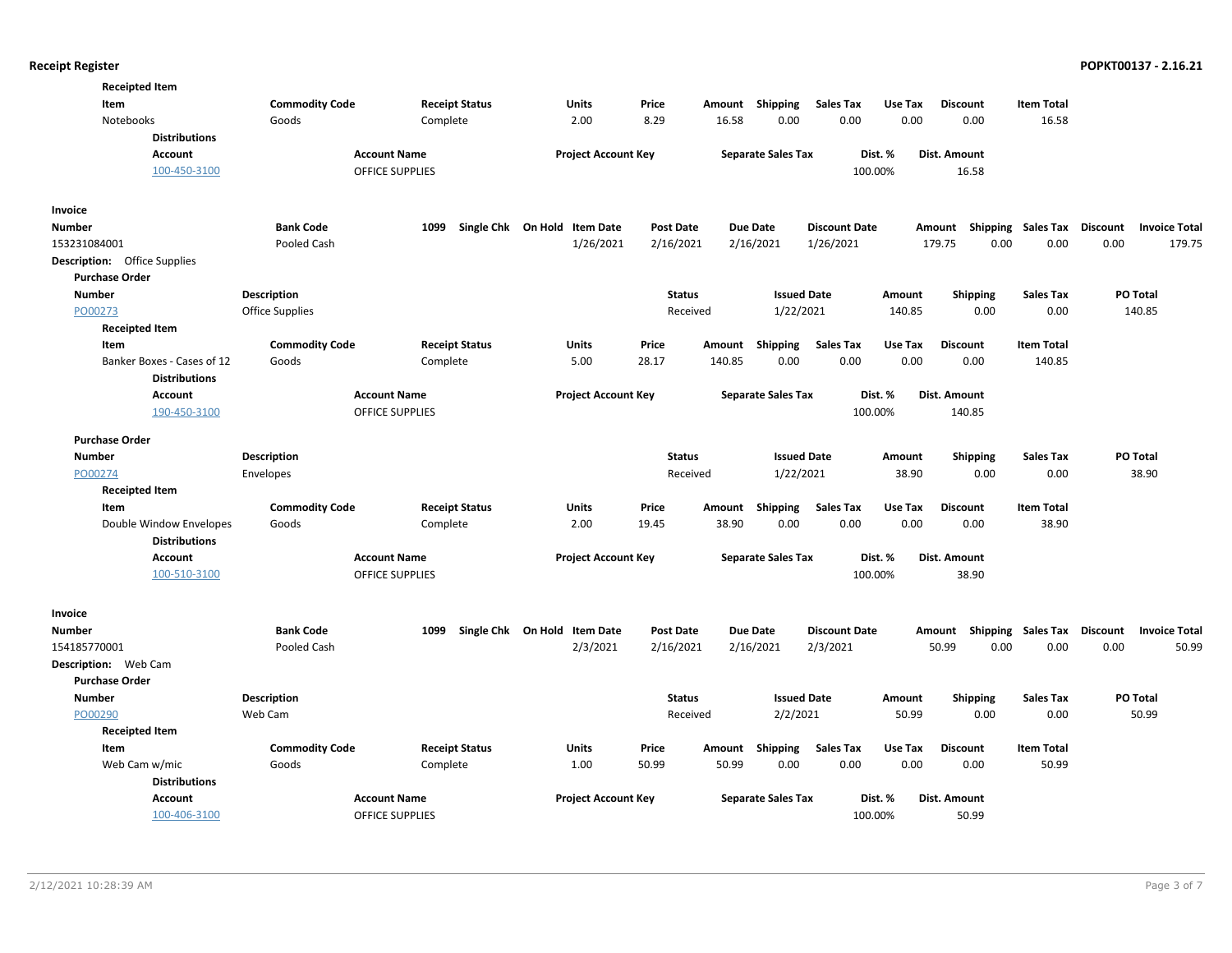| Invoice                                   |                       |                        |                             |                              |                            |                  |        |                           |                      |                               |                                    |                           |                       |                      |
|-------------------------------------------|-----------------------|------------------------|-----------------------------|------------------------------|----------------------------|------------------|--------|---------------------------|----------------------|-------------------------------|------------------------------------|---------------------------|-----------------------|----------------------|
| <b>Number</b>                             |                       | <b>Bank Code</b>       | 1099                        | Single Chk On Hold Item Date |                            | <b>Post Date</b> |        | <b>Due Date</b>           | <b>Discount Date</b> |                               | Amount                             | <b>Shipping Sales Tax</b> | Discount              | <b>Invoice Total</b> |
| 154187405001                              |                       | Pooled Cash            |                             |                              | 2/4/2021                   | 2/16/2021        |        | 2/16/2021                 | 2/4/2021             |                               | 159.75<br>0.00                     | 0.00                      | 0.00                  | 159.75               |
| <b>Description:</b> Paper for Call Center |                       |                        |                             |                              |                            |                  |        |                           |                      |                               |                                    |                           |                       |                      |
| <b>Purchase Order</b>                     |                       |                        |                             |                              |                            |                  |        |                           |                      |                               |                                    |                           |                       |                      |
| <b>Number</b>                             |                       | <b>Description</b>     |                             |                              |                            | <b>Status</b>    |        | <b>Issued Date</b>        |                      | Amount                        | Shipping                           | <b>Sales Tax</b>          |                       | <b>PO Total</b>      |
| PO00291                                   |                       | <b>Office Supplies</b> |                             |                              |                            | Received         |        | 2/2/2021                  |                      | 9.80                          | 0.00                               | 0.00                      |                       | 9.80                 |
| <b>Receipted Item</b>                     |                       |                        |                             |                              |                            |                  |        |                           |                      |                               |                                    |                           |                       |                      |
| Item                                      |                       | <b>Commodity Code</b>  | <b>Receipt Status</b>       |                              | Units                      | Price            | Amount | Shipping                  | <b>Sales Tax</b>     | Use Tax                       | <b>Discount</b>                    | <b>Item Total</b>         |                       |                      |
| File Folders                              |                       | Goods                  | Complete                    |                              | 2.00                       | 4.90             | 9.80   | 0.00                      | 0.00                 | 0.00                          | 0.00                               | 9.80                      |                       |                      |
|                                           | <b>Distributions</b>  |                        |                             |                              |                            |                  |        |                           |                      |                               |                                    |                           |                       |                      |
|                                           | Account               |                        | <b>Account Name</b>         |                              | <b>Project Account Key</b> |                  |        | <b>Separate Sales Tax</b> |                      | Dist. %                       | Dist. Amount                       |                           |                       |                      |
|                                           | 100-457-3100          |                        | <b>OFFICE SUPPLIES</b>      |                              |                            |                  |        |                           |                      | 100.00%                       | 9.80                               |                           |                       |                      |
| <b>Purchase Order</b>                     |                       |                        |                             |                              |                            |                  |        |                           |                      |                               |                                    |                           |                       |                      |
| <b>Number</b>                             |                       | <b>Description</b>     |                             |                              |                            | <b>Status</b>    |        | <b>Issued Date</b>        |                      | Amount                        | <b>Shipping</b>                    | <b>Sales Tax</b>          |                       | PO Total             |
| PO00295                                   |                       | Paper for Call Center  |                             |                              |                            | Received         |        | 2/3/2021                  |                      | 149.95                        | 0.00                               | 0.00                      |                       | 149.95               |
| <b>Receipted Item</b>                     |                       |                        |                             |                              |                            |                  |        |                           |                      |                               |                                    |                           |                       |                      |
| Item                                      |                       | <b>Commodity Code</b>  | <b>Receipt Status</b>       |                              | Units                      | Price            | Amount | Shipping                  | <b>Sales Tax</b>     | Use Tax                       | <b>Discount</b>                    | <b>Item Total</b>         |                       |                      |
| Paper                                     |                       | Goods                  | Complete                    |                              | 5.00                       | 29.99            | 149.95 | 0.00                      | 0.00                 | 0.00                          | 0.00                               | 149.95                    |                       |                      |
|                                           | <b>Distributions</b>  |                        |                             |                              |                            |                  |        |                           |                      |                               |                                    |                           |                       |                      |
|                                           | <b>Account</b>        |                        | <b>Account Name</b>         |                              | <b>Project Account Key</b> |                  |        | <b>Separate Sales Tax</b> |                      | Dist. %                       | Dist. Amount                       |                           |                       |                      |
|                                           | 413-413-4420          |                        | OTHER PROFESSIONAL SERVICES |                              |                            |                  |        |                           | 100.00%              |                               | 149.95                             |                           |                       |                      |
|                                           |                       |                        |                             |                              |                            |                  |        |                           |                      |                               |                                    |                           |                       |                      |
| <b>Vendor Number</b>                      | <b>Vendor DBA</b>     |                        |                             |                              |                            |                  |        |                           |                      | <b>Vendor Total Discount:</b> |                                    | 0.00                      | <b>Invoice Total:</b> | 105.00               |
| 00826                                     | PERSONALIZED PRINTING |                        |                             |                              |                            |                  |        |                           |                      |                               |                                    |                           |                       |                      |
| Invoice                                   |                       |                        |                             |                              |                            |                  |        |                           |                      |                               |                                    |                           |                       |                      |
| <b>Number</b>                             |                       | <b>Bank Code</b>       | 1099                        | Single Chk On Hold Item Date |                            | <b>Post Date</b> |        | Due Date                  | <b>Discount Date</b> |                               | Amount Shipping Sales Tax Discount |                           |                       | <b>Invoice Total</b> |
| 107146                                    |                       | Pooled Cash            |                             |                              | 2/3/2021                   | 2/16/2021        |        | 2/16/2021                 | 2/3/2021             |                               | 105.00<br>0.00                     | 0.00                      | 0.00                  | 105.00               |
| <b>Description:</b> Stamps                |                       |                        |                             |                              |                            |                  |        |                           |                      |                               |                                    |                           |                       |                      |
| <b>Purchase Order</b>                     |                       |                        |                             |                              |                            |                  |        |                           |                      |                               |                                    |                           |                       |                      |
| <b>Number</b>                             |                       | <b>Description</b>     |                             |                              |                            | <b>Status</b>    |        | <b>Issued Date</b>        |                      | Amount                        | Shipping                           | <b>Sales Tax</b>          |                       | PO Total             |
| PO00266                                   |                       | Stamps                 |                             |                              |                            | Received         |        | 1/21/2021                 |                      | 105.00                        | 0.00                               | 0.00                      |                       | 105.00               |
| <b>Receipted Item</b>                     |                       |                        |                             |                              |                            |                  |        |                           |                      |                               |                                    |                           |                       |                      |
| Item                                      |                       | <b>Commodity Code</b>  | <b>Receipt Status</b>       |                              | Units                      | Price            | Amount | Shipping                  | <b>Sales Tax</b>     | Use Tax                       | <b>Discount</b>                    | <b>Item Total</b>         |                       |                      |
| <b>Filing Stamp</b>                       |                       | Goods                  | Complete                    |                              | 1.00                       | 28.00            | 28.00  | 0.00                      | 0.00                 | 0.00                          | 0.00                               | 28.00                     |                       |                      |
|                                           | <b>Distributions</b>  |                        |                             |                              |                            |                  |        |                           |                      |                               |                                    |                           |                       |                      |
|                                           | <b>Account</b>        |                        | <b>Account Name</b>         |                              | <b>Project Account Key</b> |                  |        | <b>Separate Sales Tax</b> |                      | Dist. %                       | Dist. Amount                       |                           |                       |                      |
|                                           | 100-455-4350          |                        | PRINTING                    |                              |                            |                  |        |                           |                      | 100.00%                       | 28.00                              |                           |                       |                      |
| <b>Receipted Item</b>                     |                       |                        |                             |                              |                            |                  |        |                           |                      |                               |                                    |                           |                       |                      |
| Item                                      |                       | <b>Commodity Code</b>  |                             | <b>Receipt Status</b>        | <b>Units</b>               | Price            |        | Amount Shipping           | <b>Sales Tax</b>     | Use Tax                       | <b>Discount</b>                    | <b>Item Total</b>         |                       |                      |
| JP 1 Court Seal                           |                       | Goods                  | Complete                    |                              | 2.00                       | 12.00            | 24.00  | 0.00                      | 0.00                 | 0.00                          | 0.00                               | 24.00                     |                       |                      |
|                                           | <b>Distributions</b>  |                        |                             |                              |                            |                  |        |                           |                      |                               |                                    |                           |                       |                      |
|                                           | <b>Account</b>        |                        | <b>Account Name</b>         |                              | <b>Project Account Key</b> |                  |        | <b>Separate Sales Tax</b> |                      | Dist. %                       | Dist. Amount                       |                           |                       |                      |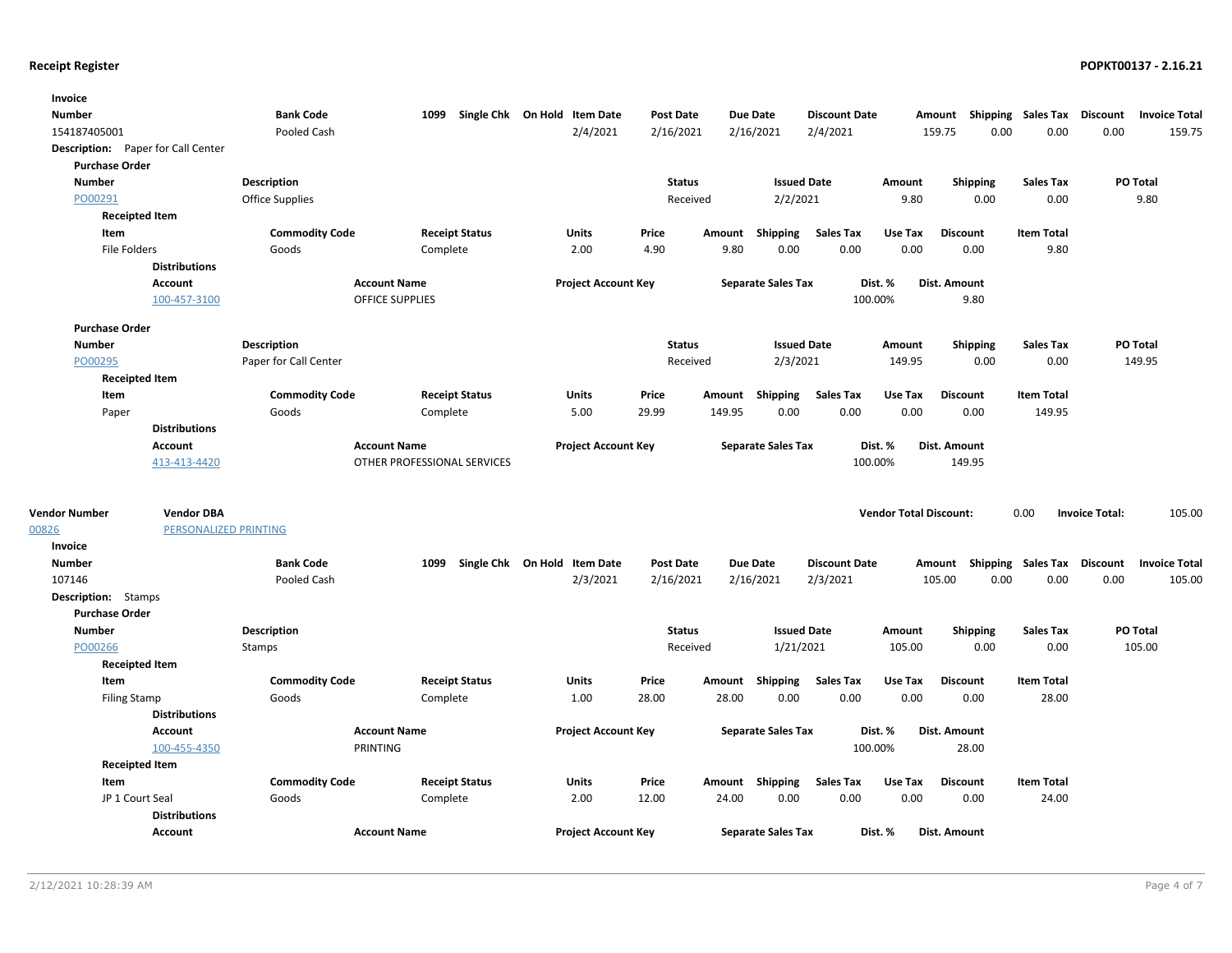| <b>Receipt Register</b> |                                         |                       |                      |                       |                              |                  |       |                           |                      |                               |                         |                             |                       | POPKT00137 - 2.16.21          |
|-------------------------|-----------------------------------------|-----------------------|----------------------|-----------------------|------------------------------|------------------|-------|---------------------------|----------------------|-------------------------------|-------------------------|-----------------------------|-----------------------|-------------------------------|
|                         | 100-455-4350                            |                       | PRINTING             |                       |                              |                  |       |                           | 100.00%              |                               | 24.00                   |                             |                       |                               |
|                         | <b>Receipted Item</b>                   |                       |                      |                       |                              |                  |       |                           |                      |                               |                         |                             |                       |                               |
| Item                    |                                         | <b>Commodity Code</b> |                      | <b>Receipt Status</b> | <b>Units</b>                 | Price            |       | Amount Shipping           | <b>Sales Tax</b>     | Use Tax                       | <b>Discount</b>         | <b>Item Total</b>           |                       |                               |
|                         | Lg Justice Ct Seal                      | Goods                 | Complete             |                       | 2.00                         | 14.75            | 29.50 | 0.00                      | 0.00                 | 0.00                          | 0.00                    | 29.50                       |                       |                               |
|                         | <b>Distributions</b>                    |                       |                      |                       |                              |                  |       |                           |                      |                               |                         |                             |                       |                               |
|                         | Account                                 |                       | <b>Account Name</b>  |                       | <b>Project Account Key</b>   |                  |       | <b>Separate Sales Tax</b> |                      | Dist. %                       | Dist. Amount            |                             |                       |                               |
|                         | 100-455-4350                            |                       | PRINTING             |                       |                              |                  |       |                           | 100.00%              |                               | 29.50                   |                             |                       |                               |
|                         | <b>Receipted Item</b>                   |                       |                      |                       |                              |                  |       |                           |                      |                               |                         |                             |                       |                               |
| Item                    |                                         | <b>Commodity Code</b> |                      | <b>Receipt Status</b> | <b>Units</b>                 | Price            |       | Amount Shipping           | <b>Sales Tax</b>     | Use Tax                       | <b>Discount</b>         | <b>Item Total</b>           |                       |                               |
|                         | Signature Stamp                         | Goods                 | Complete             |                       | 1.00                         | 23.50            | 23.50 | 0.00                      | 0.00                 | 0.00                          | 0.00                    | 23.50                       |                       |                               |
|                         | <b>Distributions</b>                    |                       |                      |                       |                              |                  |       |                           |                      |                               |                         |                             |                       |                               |
|                         | <b>Account</b>                          |                       | <b>Account Name</b>  |                       | <b>Project Account Key</b>   |                  |       | <b>Separate Sales Tax</b> |                      | Dist. %                       | Dist. Amount            |                             |                       |                               |
|                         | 100-455-4350                            |                       | PRINTING             |                       |                              |                  |       |                           | 100.00%              |                               | 23.50                   |                             |                       |                               |
|                         |                                         |                       |                      |                       |                              |                  |       |                           |                      |                               |                         |                             |                       |                               |
| <b>Vendor Number</b>    | <b>Vendor DBA</b>                       |                       |                      |                       |                              |                  |       |                           |                      | <b>Vendor Total Discount:</b> |                         | 0.00                        | <b>Invoice Total:</b> | 111.86                        |
| 00478                   | <b>REINERT PAPER &amp; CHEMI</b>        |                       |                      |                       |                              |                  |       |                           |                      |                               |                         |                             |                       |                               |
| Invoice                 |                                         |                       |                      |                       |                              |                  |       |                           |                      |                               |                         |                             |                       |                               |
| <b>Number</b><br>422043 |                                         | <b>Bank Code</b>      | 1099                 |                       | Single Chk On Hold Item Date | <b>Post Date</b> |       | <b>Due Date</b>           | <b>Discount Date</b> |                               | Amount<br>70.15<br>0.00 | Shipping Sales Tax Discount |                       | <b>Invoice Total</b><br>70.15 |
|                         |                                         | Pooled Cash           |                      |                       | 2/8/2021                     | 2/16/2021        |       | 2/16/2021                 | 2/8/2021             |                               |                         | 0.00                        | 0.00                  |                               |
| <b>Purchase Order</b>   | <b>Description:</b> Janitorial Supplies |                       |                      |                       |                              |                  |       |                           |                      |                               |                         |                             |                       |                               |
| <b>Number</b>           |                                         | Description           |                      |                       |                              | <b>Status</b>    |       | <b>Issued Date</b>        |                      | Amount                        |                         | <b>Sales Tax</b>            |                       | PO Total                      |
| PO00299                 |                                         | Janitorial Supplies   |                      |                       |                              | Received         |       | 2/8/2021                  |                      | 70.15                         | <b>Shipping</b><br>0.00 | 0.00                        |                       | 70.15                         |
|                         | <b>Receipted Item</b>                   |                       |                      |                       |                              |                  |       |                           |                      |                               |                         |                             |                       |                               |
| Item                    |                                         | <b>Commodity Code</b> |                      | <b>Receipt Status</b> | <b>Units</b>                 | Price            |       | Amount Shipping           | <b>Sales Tax</b>     | Use Tax                       | <b>Discount</b>         | <b>Item Total</b>           |                       |                               |
|                         | Paper Towels                            | Goods                 | Complete             |                       | 1.00                         | 25.34            | 25.34 | 0.00                      | 0.00                 | 0.00                          | 0.00                    | 25.34                       |                       |                               |
|                         | <b>Distributions</b>                    |                       |                      |                       |                              |                  |       |                           |                      |                               |                         |                             |                       |                               |
|                         | Account                                 |                       | <b>Account Name</b>  |                       | <b>Project Account Key</b>   |                  |       | <b>Separate Sales Tax</b> |                      | Dist. %                       | Dist. Amount            |                             |                       |                               |
|                         | 240-624-3400                            |                       | <b>SHOP SUPPLIES</b> |                       |                              |                  |       |                           | 100.00%              |                               | 25.34                   |                             |                       |                               |
|                         | <b>Receipted Item</b>                   |                       |                      |                       |                              |                  |       |                           |                      |                               |                         |                             |                       |                               |
| Item                    |                                         | <b>Commodity Code</b> |                      | <b>Receipt Status</b> | <b>Units</b>                 | Price            |       | Amount Shipping           | <b>Sales Tax</b>     | Use Tax                       | <b>Discount</b>         | <b>Item Total</b>           |                       |                               |
| Soap                    |                                         | Goods                 | Complete             |                       | 1.00                         | 44.81            | 44.81 | 0.00                      | 0.00                 | 0.00                          | 0.00                    | 44.81                       |                       |                               |
|                         | <b>Distributions</b>                    |                       |                      |                       |                              |                  |       |                           |                      |                               |                         |                             |                       |                               |
|                         | <b>Account</b>                          |                       | <b>Account Name</b>  |                       | <b>Project Account Key</b>   |                  |       | <b>Separate Sales Tax</b> |                      | Dist. %                       | Dist. Amount            |                             |                       |                               |
|                         | 240-624-3400                            |                       | <b>SHOP SUPPLIES</b> |                       |                              |                  |       |                           | 100.00%              |                               | 44.81                   |                             |                       |                               |
|                         |                                         |                       |                      |                       |                              |                  |       |                           |                      |                               |                         |                             |                       |                               |
| Invoice                 |                                         |                       |                      |                       |                              |                  |       |                           |                      |                               |                         |                             |                       |                               |
| <b>Number</b>           |                                         | <b>Bank Code</b>      | 1099                 |                       | Single Chk On Hold Item Date | <b>Post Date</b> |       | <b>Due Date</b>           | <b>Discount Date</b> |                               | Amount                  | Shipping Sales Tax          | <b>Discount</b>       | <b>Invoice Total</b>          |
| 422097                  |                                         | Pooled Cash           |                      |                       | 2/8/2021                     | 2/16/2021        |       | 2/16/2021                 | 2/8/2021             |                               | 41.71<br>0.00           | 0.00                        | 0.00                  | 41.71                         |
|                         | <b>Description:</b> Janitorial Supplies |                       |                      |                       |                              |                  |       |                           |                      |                               |                         |                             |                       |                               |
| <b>Purchase Order</b>   |                                         |                       |                      |                       |                              |                  |       |                           |                      |                               |                         |                             |                       |                               |
| <b>Number</b>           |                                         | <b>Description</b>    |                      |                       |                              | <b>Status</b>    |       | <b>Issued Date</b>        |                      | Amount                        | <b>Shipping</b>         | <b>Sales Tax</b>            |                       | <b>PO Total</b>               |
| PO00303                 |                                         | Janitorial Supplies   |                      |                       |                              | Received         |       | 2/9/2021                  |                      | 41.71                         | 0.00                    | 0.00                        |                       | 41.71                         |
|                         |                                         |                       |                      |                       |                              |                  |       |                           |                      |                               |                         |                             |                       |                               |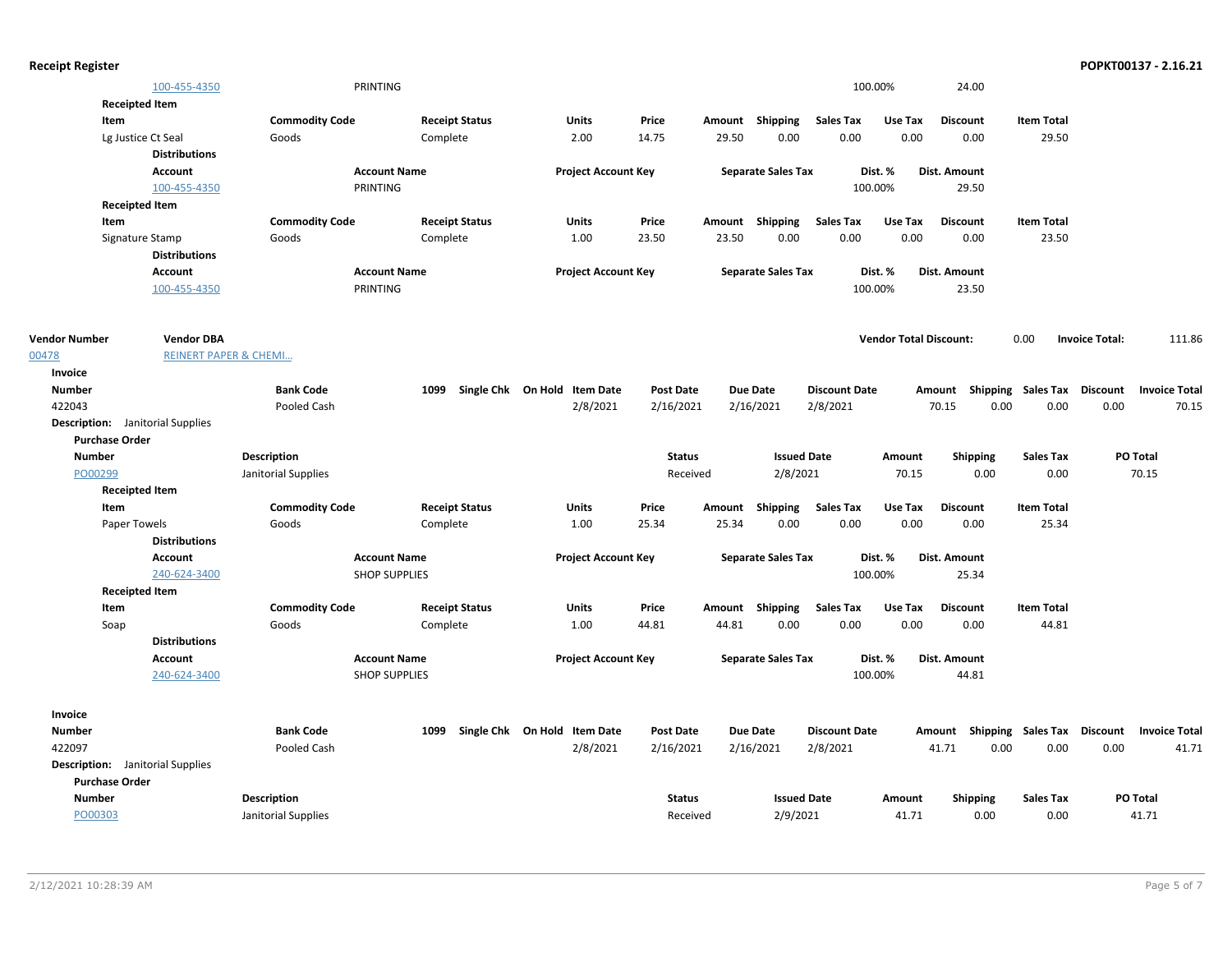| <b>Receipted Item</b>                    |                                              |                         |                              |                            |                  |                           |                      |                               |                           |                   |                                   |
|------------------------------------------|----------------------------------------------|-------------------------|------------------------------|----------------------------|------------------|---------------------------|----------------------|-------------------------------|---------------------------|-------------------|-----------------------------------|
| Item                                     | <b>Commodity Code</b>                        |                         | <b>Receipt Status</b>        | Units                      | Price            | Shipping<br>Amount        | <b>Sales Tax</b>     | Use Tax                       | <b>Discount</b>           | <b>Item Total</b> |                                   |
| <b>Toilet Tissue</b>                     | Goods                                        | Complete                |                              | 1.00                       | 41.71            | 41.71                     | 0.00<br>0.00         | 0.00                          | 0.00                      | 41.71             |                                   |
|                                          | <b>Distributions</b>                         |                         |                              |                            |                  |                           |                      |                               |                           |                   |                                   |
|                                          | Account                                      | <b>Account Name</b>     |                              | <b>Project Account Key</b> |                  | <b>Separate Sales Tax</b> |                      | Dist. %                       | Dist. Amount              |                   |                                   |
|                                          | 100-511-3320                                 | <b>JANITOR SUPPLIES</b> |                              |                            |                  |                           |                      | 100.00%                       | 41.71                     |                   |                                   |
| <b>Vendor Number</b><br>00596<br>Invoice | <b>Vendor DBA</b><br>SOUTHERN TIRE MART, LLC |                         |                              |                            |                  |                           |                      | <b>Vendor Total Discount:</b> |                           | 0.00              | <b>Invoice Total:</b><br>2,732.00 |
| <b>Number</b>                            | <b>Bank Code</b>                             | 1099                    | Single Chk On Hold Item Date |                            | <b>Post Date</b> | <b>Due Date</b>           | <b>Discount Date</b> |                               | Amount Shipping Sales Tax |                   | Discount<br><b>Invoice Total</b>  |
| 4170030688                               | Pooled Cash                                  |                         |                              | 2/9/2021                   | 2/16/2021        | 2/16/2021                 | 2/9/2021             | 1,332.00                      | 0.00                      | 0.00              | 0.00<br>1,332.00                  |
| <b>Description:</b> Tires                |                                              |                         |                              |                            |                  |                           |                      |                               |                           |                   |                                   |
| <b>Purchase Order</b>                    |                                              |                         |                              |                            |                  |                           |                      |                               |                           |                   |                                   |
| <b>Number</b>                            | Description                                  |                         |                              |                            | <b>Status</b>    |                           | <b>Issued Date</b>   | Amount                        | <b>Shipping</b>           | <b>Sales Tax</b>  | PO Total                          |
| PO00307                                  | <b>Tires</b>                                 |                         |                              |                            | Received         |                           | 2/10/2021            | 1,332.00                      | 0.00                      | 0.00              | 1,332.00                          |
| <b>Receipted Item</b>                    |                                              |                         |                              |                            |                  |                           |                      |                               |                           |                   |                                   |
| Item                                     | <b>Commodity Code</b>                        |                         | <b>Receipt Status</b>        | Units                      | Price            | Amount Shipping           | <b>Sales Tax</b>     | Use Tax                       | <b>Discount</b>           | <b>Item Total</b> |                                   |
| 11R22.5 LRH                              | Goods                                        | Complete                |                              | 4.00                       | 333.00           | 1,332.00                  | 0.00<br>0.00         | 0.00                          | 0.00                      | 1,332.00          |                                   |
|                                          | <b>Distributions</b>                         |                         |                              |                            |                  |                           |                      |                               |                           |                   |                                   |
|                                          | Account                                      | <b>Account Name</b>     |                              | <b>Project Account Key</b> |                  | <b>Separate Sales Tax</b> |                      | Dist. %                       | Dist. Amount              |                   |                                   |
|                                          | 220-622-4590                                 | R&M MACH. TIRES & TUBES |                              |                            |                  |                           |                      | 100.00%                       | 1,332.00                  |                   |                                   |
| Invoice                                  |                                              |                         |                              |                            |                  |                           |                      |                               |                           |                   |                                   |
| <b>Number</b>                            | <b>Bank Code</b>                             | 1099                    | Single Chk On Hold Item Date |                            | <b>Post Date</b> | Due Date                  | <b>Discount Date</b> |                               | Amount Shipping Sales Tax |                   | Discount<br><b>Invoice Total</b>  |
| 4170030729                               | <b>Pooled Cash</b>                           |                         |                              | 2/9/2021                   | 2/16/2021        | 2/16/2021                 | 2/9/2021             | 1,400.00                      | 0.00                      | 0.00              | 0.00<br>1,400.00                  |
| <b>Description:</b> Tires                |                                              |                         |                              |                            |                  |                           |                      |                               |                           |                   |                                   |
| <b>Purchase Order</b>                    |                                              |                         |                              |                            |                  |                           |                      |                               |                           |                   |                                   |
| <b>Number</b>                            | Description                                  |                         |                              |                            | <b>Status</b>    |                           | <b>Issued Date</b>   | Amount                        | <b>Shipping</b>           | <b>Sales Tax</b>  | PO Total                          |
| PO00306                                  | <b>Tires</b>                                 |                         |                              |                            | Received         |                           | 2/10/2021            | 1,400.00                      | 0.00                      | 0.00              | 1,400.00                          |
| <b>Receipted Item</b>                    |                                              |                         |                              |                            |                  |                           |                      |                               |                           |                   |                                   |
| Item                                     | <b>Commodity Code</b>                        |                         | <b>Receipt Status</b>        | Units                      | Price            | Shipping<br>Amount        | <b>Sales Tax</b>     | Use Tax                       | <b>Discount</b>           | <b>Item Total</b> |                                   |
| 11R24.5 Radial                           | Goods                                        | Complete                |                              | 4.00                       | 350.00           | 1,400.00                  | 0.00<br>0.00         | 0.00                          | 0.00                      | 1,400.00          |                                   |
|                                          | <b>Distributions</b>                         |                         |                              |                            |                  |                           |                      |                               |                           |                   |                                   |
|                                          | Account                                      | <b>Account Name</b>     |                              | <b>Project Account Key</b> |                  | <b>Separate Sales Tax</b> |                      | Dist. %                       | Dist. Amount              |                   |                                   |
|                                          | 220-622-4590                                 | R&M MACH. TIRES & TUBES |                              |                            |                  |                           |                      | 100.00%                       | 1,400.00                  |                   |                                   |
|                                          |                                              |                         |                              |                            |                  |                           |                      |                               |                           |                   |                                   |
| <b>Packet Totals</b>                     |                                              |                         |                              |                            |                  |                           |                      |                               |                           |                   |                                   |
| Vendors: 6                               | Purchase Orders: 14<br>Invoices: 12          |                         |                              | <b>Amount: 3,593.42</b>    | Shipping: 32.50  |                           | Tax: 0.00            |                               | Discount: 0.00            |                   | <b>Total Amount: 3,625.92</b>     |